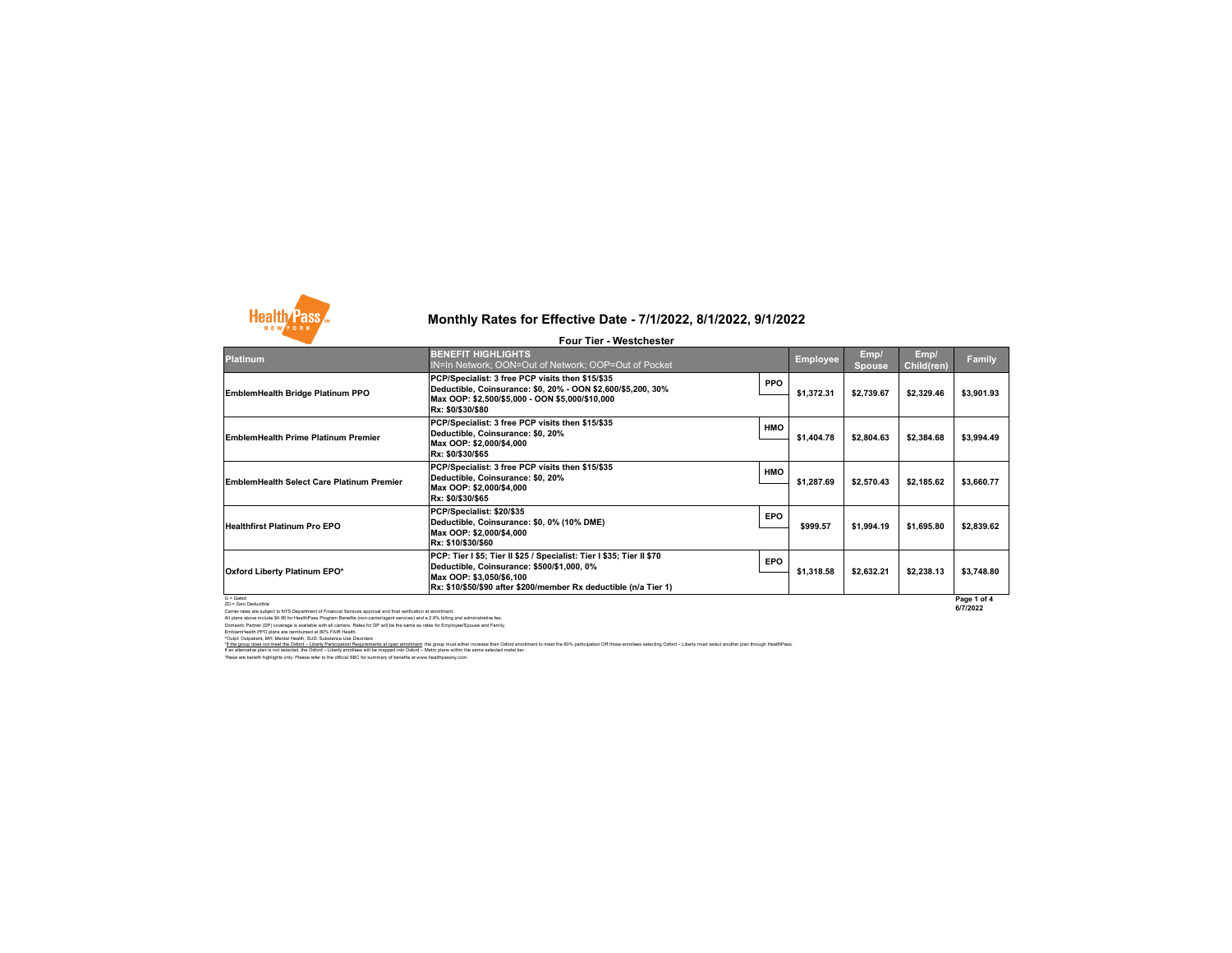

|                                                                                                                                                       | <b>Four Tier - Westchester</b>                                                                                                                                                                                                                             |     |            |                |                    |                         |
|-------------------------------------------------------------------------------------------------------------------------------------------------------|------------------------------------------------------------------------------------------------------------------------------------------------------------------------------------------------------------------------------------------------------------|-----|------------|----------------|--------------------|-------------------------|
| Gold                                                                                                                                                  | <b>BENEFIT HIGHLIGHTS</b><br>IN=In Network; OON=Out of Network; OOP=Out of Pocket                                                                                                                                                                          |     | Employee   | Emp/<br>Spouse | Emp/<br>Child(ren) | Family                  |
| EmblemHealth Bridge Gold PPO                                                                                                                          | PCP/Specialist: 3 free PCP visits then \$25/\$40<br>Deductible, Coinsurance: \$1,300/\$2,600, 30% - OON \$3,500/\$7,000, 40%<br>Max OOP: \$5,500/\$11,000 - OON \$7,500/\$15,000<br>Rx: \$0/\$35/\$100                                                     | PPO | \$1,110.59 | \$2,216.23     | \$1,884.53         | \$3,156.03              |
| <b>EmblemHealth Prime Gold Premier</b>                                                                                                                | PCP/Specialist: 3 free PCP visits then \$25/\$40<br>Deductible, Coinsurance: \$450/\$900, 30%<br>Max OOP: \$6.000/\$12.000<br>Rx: \$0/\$40/\$80                                                                                                            | HMO | \$1,137.56 | \$2,270.19     | \$1,930.39         | \$3,232.91              |
| <b>EmblemHealth Prime Gold Value</b>                                                                                                                  | PCP/Specialist: 3 free PCP visits then \$25/\$40<br>Deductible, Coinsurance: \$2,500/\$5,000, 30%<br>Max OOP: \$7,000/\$14,000<br>Rx: \$0/\$40 after Deductible/\$80 after Deductible                                                                      | HMO | \$1,046.94 | \$2,088.92     | \$1,776.32         | \$2,974.60              |
| <b>EmblemHealth Bridge Gold Virtual</b>                                                                                                               | PCP/Specialist: Virtual \$0/n/a, Office \$40/60<br>Deductible, Coinsurance: Virtual \$0/n/a, Office \$500/\$1,000,30%<br>Max OOP: Virtual & Office \$7,800/\$15,600<br>Rx: Virtual \$0/\$40/\$80, Office \$0/\$40 after Deductible/\$80 after Deductible   | EPO | \$1,056.49 | \$2,108.03     | \$1,792.57         | \$3,001.82              |
| <b>EmblemHealth Select Care Gold Premier</b>                                                                                                          | PCP/Specialist: 3 free PCP visits then \$25/\$40<br>Deductible, Coinsurance: \$450/\$900, 30%<br>Max OOP: \$6,000/\$12,000<br>Rx: \$0/\$40/\$80                                                                                                            | HMO | \$1,049.21 | \$2,093.45     | \$1,780.18         | \$2,981.06              |
| <b>EmblemHealth Select Care Gold Value</b>                                                                                                            | PCP/Specialist: 3 free PCP visits then \$25/\$40<br>Deductible, Coinsurance: \$2,500/\$5,000, 30%<br>Max OOP: \$7,000/\$14,000<br>Rx: \$0/\$40 after Deductible/\$80 after Deductible                                                                      | HMO | \$991.46   | \$1,977.99     | \$1,682.02         | \$2,816.52              |
| EmblemHealth Millennium Gold Virtual                                                                                                                  | PCP/Specialist: Virtual \$0/n/a, Office \$40/60<br>Deductible, Coinsurance: Virtual \$0/n/a, Office \$1,700/\$3,400,30%<br>Max OOP: Virtual & Office \$8,200/\$16,400<br>Rx: Virtual \$0/\$40/\$80, Office \$0/\$40 after Deductible/\$80 after Deductible | EPO | \$919.02   | \$1,833.09     | \$1,558.88         | \$2,610.07              |
| <b>Healthfirst Gold Pro EPO Renewal Only</b>                                                                                                          | PCP/Specialist: \$25/\$40<br>Deductible, Coinsurance: \$0, 0% (15% DME)<br>Max OOP: \$5,275/\$10,550<br>Rx: \$10/\$50/\$85                                                                                                                                 | EPO | \$851.32   | \$1,697.70     | \$1,443.78         | \$2,417.11              |
| Healthfirst Gold 25/50/0 Pro EPO Renewal Only                                                                                                         | PCP/Specialist: \$25/\$50<br>Deductible, Coinsurance: \$0, 0% (15% DME)<br>Max OOP: \$7,000/\$14,000<br>Rx: \$10/\$50/\$85                                                                                                                                 | EPO | \$817.46   | \$1.629.97     | \$1,386.22         | \$2,320.60              |
| Healthfirst Gold 1350 Pro EPO Renewal Only                                                                                                            | PCP/Specialist: \$25/\$70<br>Deductible, Coinsurance: \$1,350/\$2,700, 20%<br>Max OOP: \$8,150/\$16,300<br>Rx: \$20/\$60/\$110                                                                                                                             | EPO | \$798.68   | \$1,592.41     | \$1,354.29         | \$2,267.08              |
| Healthfirst Gold 1350 Pro Plus EPO                                                                                                                    | PCP/Specialist: \$25/\$70<br>Deductible, Coinsurance: \$1,350/\$2,700, 20%<br>Max OOP: \$8,150/\$16,300<br>Rx: \$20/\$60/\$110                                                                                                                             | EPO | \$826.44   | \$1,647.93     | \$1,401.49         | \$2,346.20              |
| Oxford Metro Gold EPO 25/40 G                                                                                                                         | PCP/Specialist: \$25/\$40<br>Deductible, Coinsurance: \$1,250/\$2,500, 20%<br>Max OOP: \$6,000/\$12,000<br>Rx: \$10/\$65/\$95 after \$150/member Rx deductible (n/a Tier 1)                                                                                | EPO | \$976.23   | \$1,947.52     | \$1,656.13         | \$2,773.10              |
| Oxford Metro Gold EPO 25/40                                                                                                                           | PCP/Specialist: \$25/\$40<br>Deductible, Coinsurance: \$1,250/\$2,500, 20%<br>Max OOP: \$6,000/\$12,000<br>Rx: \$10/\$65/\$95 after \$150/member Rx deductible (n/a Tier 1)                                                                                | EPO | \$1,011.20 | \$2,017.45     | \$1,715.57         | \$2,872.76              |
| Oxford Liberty Gold EPO 30/60*                                                                                                                        | PCP/Specialist: \$30/\$60<br>Deductible, Coinsurance: \$2,000/\$4,000, 30%<br>Max OOP: \$8,400/\$16,800<br>Rx: \$10/\$50/\$90 after \$200/member Rx deductible (n/a Tier 1)                                                                                | EPO | \$1,074.45 | \$2,143.95     | \$1,823.10         | \$3.053.03              |
| Oxford Liberty Gold EPO 30/60 G*                                                                                                                      | PCP/Specialist: \$30/\$60<br>Deductible, Coinsurance: \$1,250/\$2,500, 0%<br>Max OOP: \$6,400/\$12,800<br>Rx: \$10/\$50/\$90 after \$200/member Rx deductible (n/a Tier 1)                                                                                 | EPO | \$1,115.09 | \$2.225.22     | \$1,892.19         | \$3.168.84              |
| Oxford Liberty Gold EPO 25/50 ZD*                                                                                                                     | PCP/Specialist: \$25/\$50<br>Deductible, Coinsurance: \$0, 0%<br>Max OOP: \$6,000/\$12,000<br>Rx: \$10/\$50/\$90 after \$200/member Rx deductible (n/a Tier 1)                                                                                             | EPO | \$1,218.08 | \$2,431.21     | \$2,067.27         | \$3,462.37              |
| Oxford Liberty Gold HSA 1500 Motion*                                                                                                                  | PCP/Specialist: Deductible then 10% coins<br>Deductible, Coinsurance: \$1,500/\$3,000, 10%<br>Max OOP: \$5,500/\$11,000<br>Rx: Deductible then \$10/\$50/\$90                                                                                              | EPO | \$1,087.67 | \$2,170.40     | \$1,845.58         | \$3,090.72              |
| $G =$ Gated<br>ZD = Zero Deductibl<br>Carrier rates are subject to NYS Department of Financial Services approval and final verification at enrollment |                                                                                                                                                                                                                                                            |     |            |                |                    | Page 2 of 4<br>6/7/2022 |

Carler rates are subject to WS Department of Francial Services approval and frast wetfication at envoltinent.<br>All plane above include \$4.95 for HealthPass Program Benefits (non-carrieringerit services) and a 2.9% tailing a

"If the group does not meet the Odord – Liberty Participation Requirements at open enrollment the group must ether increase their of order on the fol% participation OR those enrollees selecting Odord – Liberty must select

These are benefit highlights only. Please refer to the official SBC for summary of benefits at www.healthpassny.com.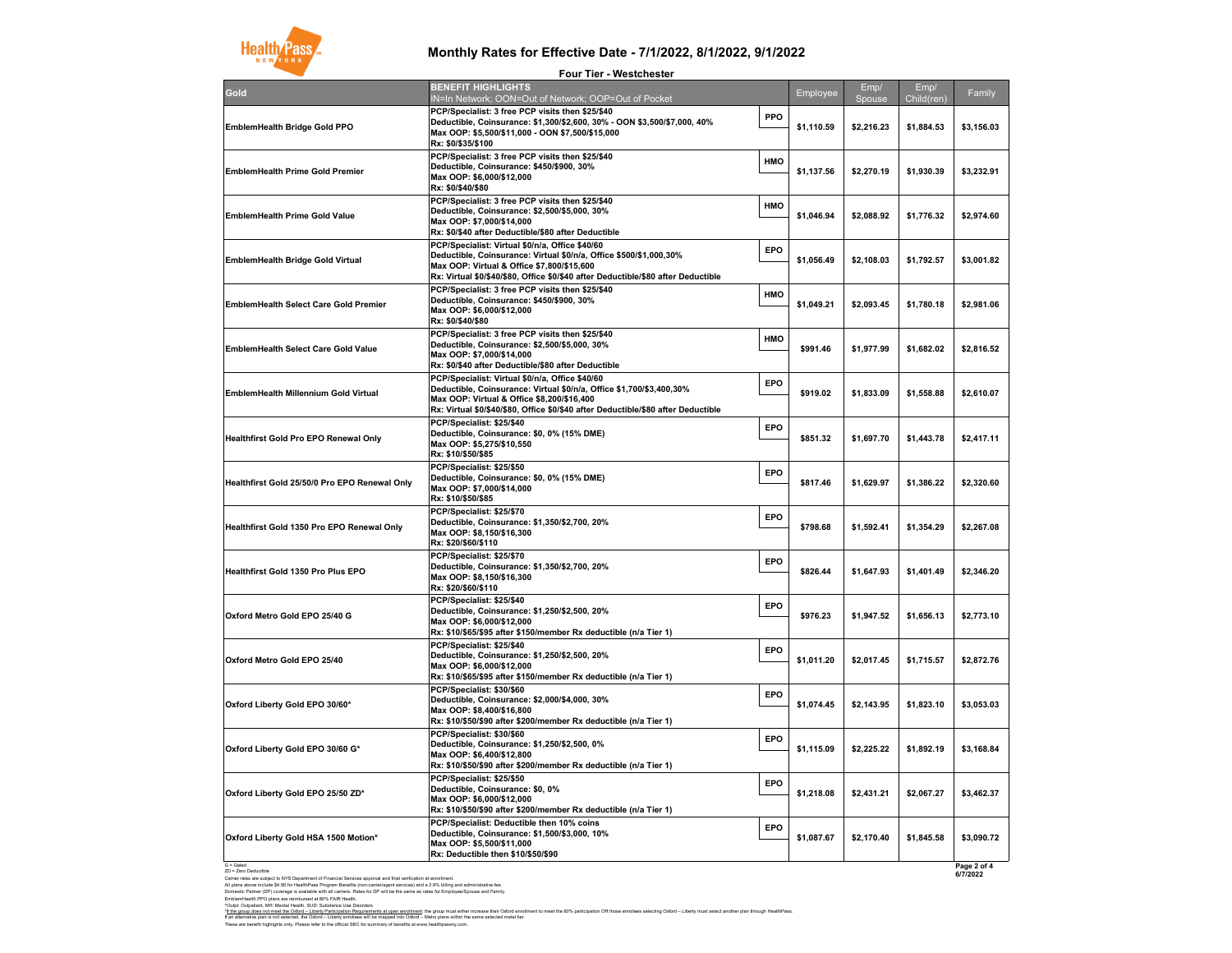

| <b>Four Tier - Westchester</b>                 |                                                                                                                                                                                        |     |                      |                                           |                                        |                          |  |
|------------------------------------------------|----------------------------------------------------------------------------------------------------------------------------------------------------------------------------------------|-----|----------------------|-------------------------------------------|----------------------------------------|--------------------------|--|
| <b>Silver</b>                                  | <b>BENEFIT HIGHLIGHTS</b>                                                                                                                                                              |     | <b>Employee</b>      | Emp/                                      | Emp/                                   | Family                   |  |
| <b>EmblemHealth Prime Silver Premier</b>       | IN=In Network: OON=Out of Network: OOP=Out of Pocket<br>PCP/Specialist: 3 free PCP visits then \$35/\$65<br>Deductible, Coinsurance: \$3,800/\$7,600, 40%<br>Max OOP: \$8,000/\$16,000 | HMO | \$974.74<br>\$898.90 | <b>Spouse</b><br>\$1.944.53<br>\$1.792.86 | Child(ren)<br>\$1,653.59<br>\$1,524.67 | \$2,768.85<br>\$2,552.72 |  |
|                                                | Rx: \$0/\$40/\$80<br>PCP/Specialist: 3 free PCP visits then \$35/\$65                                                                                                                  | HMO |                      |                                           |                                        |                          |  |
| <b>EmblemHealth Select Care Silver Premier</b> | Deductible, Coinsurance: \$3,800/\$7,600, 40%<br>Max OOP: \$8,000/\$16,000<br>Rx: \$0/\$40/\$80                                                                                        |     |                      |                                           |                                        |                          |  |
| <b>EmblemHealth Select Care Silver Value</b>   | PCP/Specialist: 3 free PCP visits then \$10/\$55<br>Deductible, Coinsurance: \$7,000/\$14,000, 0%<br>Max OOP: \$7,000/\$14,000<br>Rx: \$0/\$0 after Deductible/\$0 after Deductible    | HMO | \$869.38             | \$1,733.83                                | \$1,474.50                             | \$2,468.61               |  |
| EmblemHealth Millennium Silver Value G         | PCP/Specialist: 3 free PCP visits then \$10/\$55<br>Deductible, Coinsurance: \$7,000/\$14,000, 0%<br>Max OOP: \$7,000/\$14,000<br>Rx: \$0/\$0 after Deductible/\$0 after Deductible    | HMO | \$819.60             | \$1.634.24                                | \$1,389.85                             | \$2,326.68               |  |
| <b>EmblemHealth Prime Silver HSA</b>           | PCP/Specialist: Deductible then \$30/\$50 copay<br>Deductible, Coinsurance: \$3,000/\$6,000, 40%<br>Max OOP: \$6.800/\$13.600<br>Rx: Deductible then \$15/\$45/\$80                    | HMO | \$920.93             | \$1,836.92                                | \$1,562.13                             | \$2,615.51               |  |
| <b>Healthfirst Silver Pro EPO</b>              | PCP/Specialist: \$35/\$70<br>Deductible, Coinsurance: \$4,300/\$8,600, 40%<br>Max OOP: \$8,150/\$16,300<br>Rx: \$20/\$60/\$110                                                         | EPO | \$732.20             | \$1,459.44                                | \$1,241.27                             | \$2,077.60               |  |
| Healthfirst Silver 40/75/4700 Pro EPO          | PCP/Specialist: \$40/\$75<br>Deductible, Coinsurance: \$4,700/\$9,400, 45%<br>Max OOP: \$7,900/\$15,800<br>Rx: \$20/\$60/\$110                                                         | EPO | \$712.57             | \$1,420.20                                | \$1,207.91                             | \$2,021.68               |  |
| Oxford Metro Silver EPO 30/80 G                | PCP/Specialist: \$30/\$80<br>Deductible, Coinsurance: \$3,500/\$7,000, 30%<br>Max OOP: \$8,700/\$17,400<br>Rx: \$10/\$65/\$95 after \$150/member Rx deductible (n/a Tier 1)            | EPO | \$812.25             | \$1,619.55                                | \$1,377.37                             | \$2,305.76               |  |
| Oxford Metro Silver EPO 50/100 ZD              | PCP/Specialist: \$50/\$100<br>Deductible, Coinsurance: \$0, 0%<br>Max OOP: \$8,700/\$17,400<br>Rx: \$10/\$65/\$95 after \$150/member Rx deductible (n/a Tier 1)                        | EPO | \$944.08             | \$1.883.20                                | \$1.601.46                             | \$2,681.46               |  |
| Oxford Liberty Silver EPO 25/50 G*             | PCP/Specialist: \$25/\$50<br>Deductible, Coinsurance: \$4,500/\$9,000, 50%<br>Max OOP: \$8,700/\$17,400<br>Rx: \$10/\$50/\$90 after \$200/member Rx deductible (n/a Tier 1)            | EPO | \$919.83             | \$1.834.72                                | \$1,560.25                             | \$2,612.37               |  |
| Oxford Liberty Silver EPO 40/70*               | PCP/Specialist: \$40/\$70<br>Deductible, Coinsurance: \$3,000/\$6,000, 35%<br>Max OOP: \$8,700/\$17,400<br>Rx: \$10/\$50/\$90 after \$200/member Rx deductible (n/a Tier 1)            | EPO | \$957.26             | \$1.909.57                                | \$1,623.88                             | \$2,719.03               |  |
| Oxford Liberty Silver EPO 50/100 ZD*           | PCP/Specialist: \$50/\$100<br>Deductible, Coinsurance: \$0, 0%<br>Max OOP: \$8,700/\$17,400<br>Rx: \$10/\$65/\$95 after \$150/member Rx deductible (n/a Tier 1)                        | EPO | \$1,067.11           | \$2,129.28                                | \$1,810.63                             | \$3,032.12               |  |
| Oxford Liberty Silver HSA 4000 Motion*         | PCP/Specialist: Deductible then 20% coins<br>Deductible, Coinsurance: \$4,000/\$8,000, 20%<br>Max OOP: \$7,050/\$14,100<br>Rx: Deductible then \$10/\$50/\$90                          | EPO | \$899.58             | \$1,794.22                                | \$1,525.82                             | \$2,554.66               |  |

G = Gated<br>Carler rates are subject to NYS Department of Financial Services approval and final verification at enrolment.<br>All plans above include \$4.95 for HealthPass Program Benefits (non-carrieringent services) and a 2.9%

rOugheri, Mr. Merial Helli, SUD, Substract Me Blooders<br>I an allematic planned and the Substract Mericule in all computations and the formal the formal that meet the 60% participation OR those entities selecting Oxford – Li

These are benefit highlights only. Please refer to the official SBC for summary of benefits at www.healthpassny.com.

**Page 3 of 4 6/7/2022**